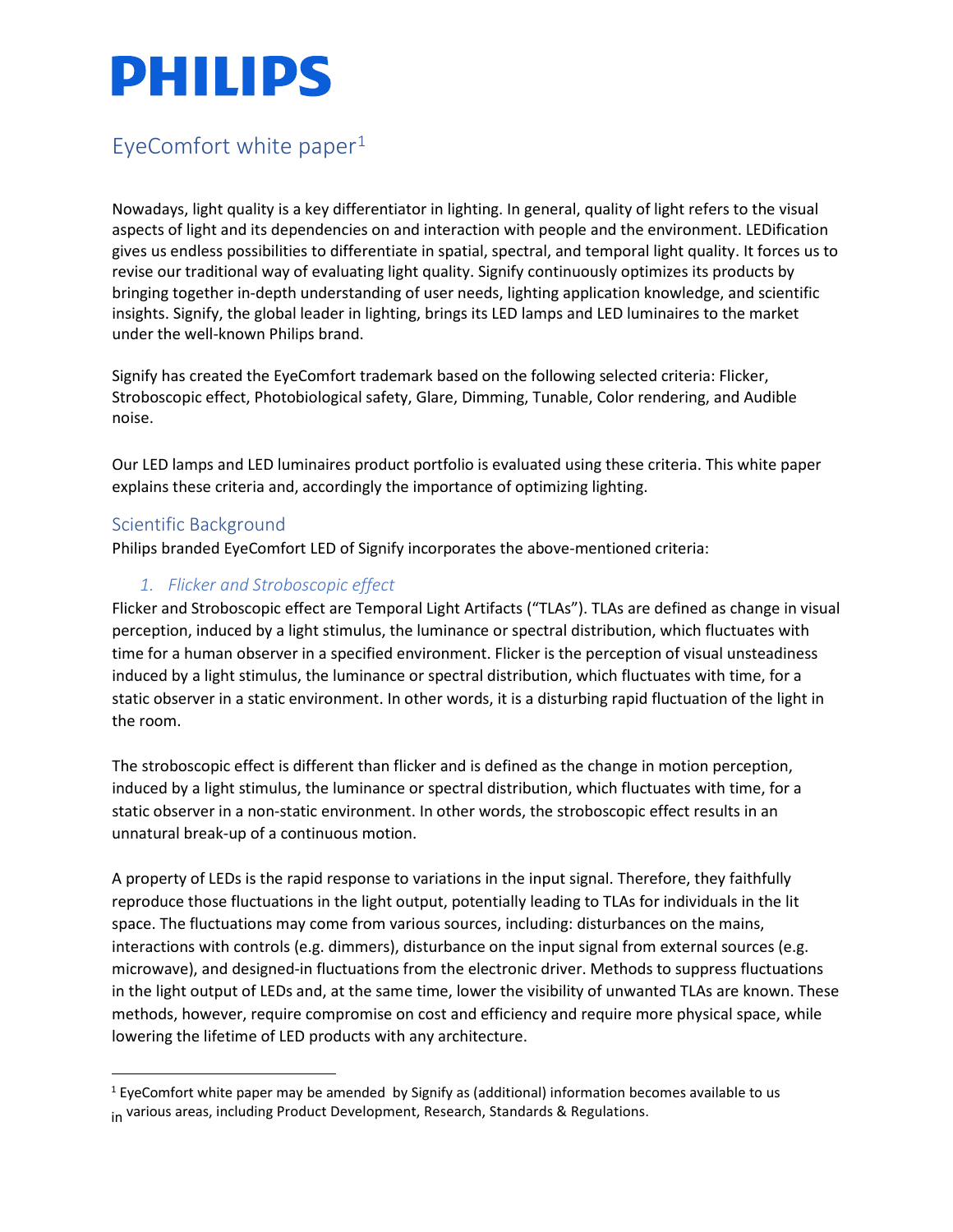Until recently, several measures like Flicker Index (FI) and Modulation depth were used to assess the visibility of flicker and the stroboscopic effect. None of these measures are suitable to predict what people actually perceive or experience. Flicker and stroboscopic effect visibility are impacted by modulation depth, frequency, wave shape and duty cycle, and these measures do not take into account all these parameters. Therefore, scientific models have been developed based on the Human Visual System, referring to the visual perception of humans, which is the part of the nervous system that allows us to see. A more robust TLA measure for flicker is  $P_{st}^{LM}$ , and for the stroboscopic effect SVM [1,2]. These measures are supported by Lighting Europe [3] and NEMA [4] and are used in the assessment of Philips branded EyeComfort LED lighting of Signify. Continuous improvements on TLA measures are currently investigated.

The usual definition of the absolute visibility threshold is the point where the observer can detect the percept 50% of the time [2]. This means that a person is not sure whether or not he/she sees the flicker effect and chooses to respond with "I see in 50% of the time". It is not that the observer will have a clear idea of seeing flicker 50% of the time and clear idea of not seeing the other 50%. Rather instead, the 50% level is the level where the decision of whether or not to see is at chance.

Given the above, the requirement for no visible flicker is defined as  $P_{st}^{LM}$ ≤1,0 and is based on IEC 61000-4-15 [53] and NEMA 77-2017 [54]. Measurement of  $P_{st}$ <sup>LM</sup> is done according to IEC TR 61547-1, edition 2 [52].

#### *Why should we care about Flicker and the Stroboscopic effect?*

Lighting products which exhibit flicker or the stroboscopic effect are considered as lower quality lighting [5-14]. TLAs are not only annoying for people but also have impact on the comfort of the eye, general comfort and visual performance. More specifically, visible TLAs can decrease visual task performance, cause eye discomfort (tired eyes), increase headache occurrence, eyestrain, and cause annoyance. Studies show that visible flicker can trigger epileptic seizures in certain cases [5-14]. With this in mind, Philips branded EyeComfort LED products of Signify have been designed to minimize visible flicker and stroboscopic effect.

#### *2. Photobiological safety*

#### *Blue light hazard*

The blue light hazard is a photochemical damage of the retina and depends on the spectral composition, intensity and time of exposure to the eye. The International Electrotechnical Commission (IEC) has developed a standard for evaluating Photobiological safety [16]. The sources are classified in 4 risk groups ( $0 = no$  risk,  $3 = high$  risk).

Risk Group 0: The lamp poses no photobiological hazard Risk Group 1: No photobiological hazard under normal behavioral limitations Risk Group 2: Does not pose a hazard due to aversion response to bright light or thermal discomfort Risk Group 3: Hazardous even for momentary exposure

A common misunderstanding in the media is the idea that LED lighting contains higher portions of blue wavelengths and is therefore more likely to cause blue light hazard. This has been researched and measured thoroughly by the Global Lighting Association, comparing spectral content of different lighting technologies and the above-mentioned standard, together with the input of many scientists [15].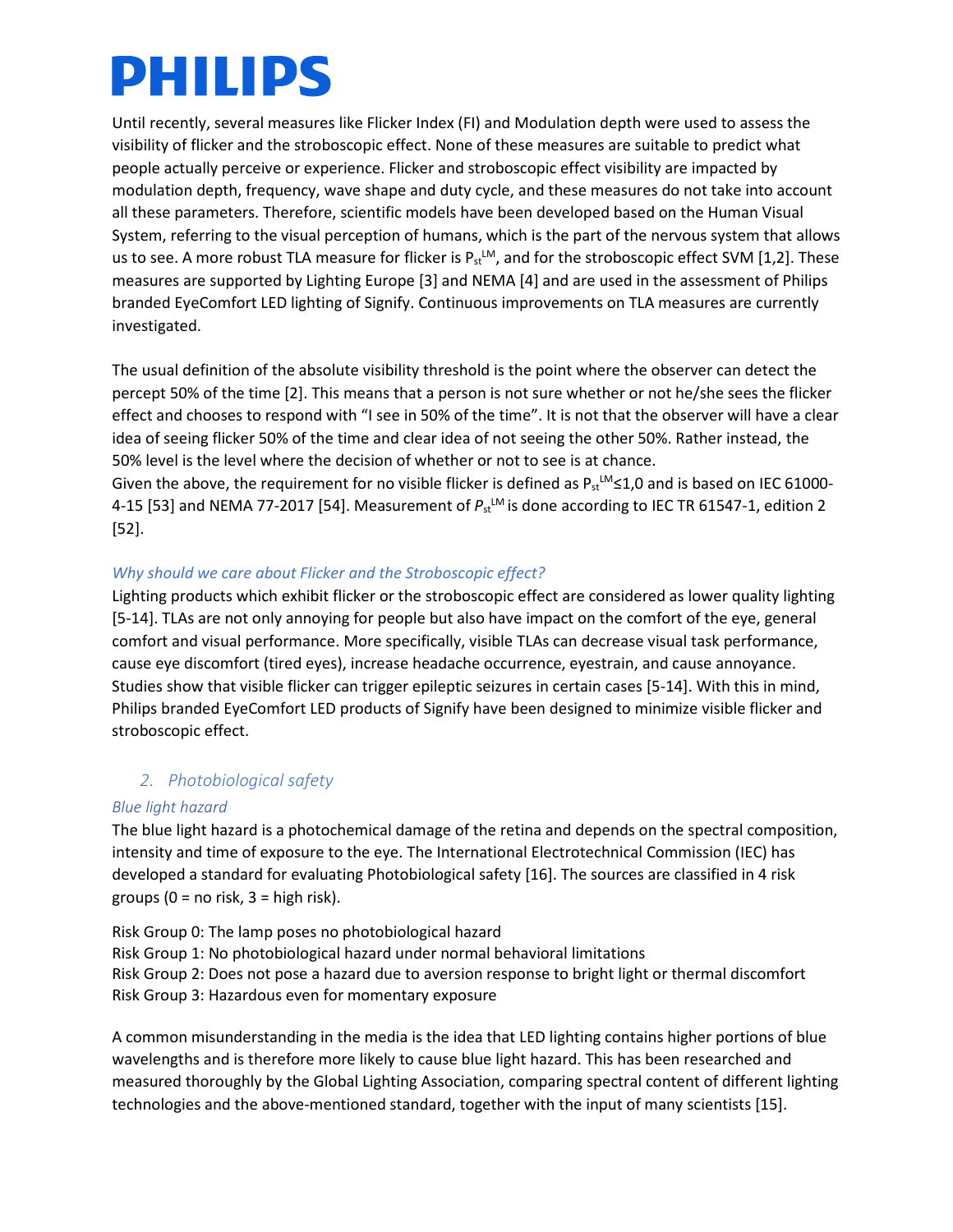

The key scientific findings are [15]:

- With respect to the blue light hazard, LED lamps are no different from conventional technologies, such as incandescent and fluorescent lights. The portion of blue in LED lighting is not different from the portion in other technologies at the same color temperature.
- A comparison of LED retrofit products with the conventional products they are intended to replace, reveals that the risk levels are very similar and well within the uncritical range.
- LED sources (lamps or systems) and luminaires that fall into Risk Group 0 or 1 as defined by IEC can be used by consumers.

#### *Ultraviolet*

LED based light sources for consumer use do not contain any energy in the UV part of the spectrum and are therefore not harmful to people with a higher sensitivity to UV light.

#### *Infrared*

In contrast with incandescent and halogen, LEDs hardly emit any infrared (IR). For consumer LED light sources there is no risk, because the IR radiation is not powerful enough.

Optical safety is addressed by international standards and guidelines [16,17]. Philips branded EyeComfort LED products of Signify are all classified in Risk Group 0 or 1 (RG0 / RG1) meaning that the use of these LED products is not a photobiological hazard under normal behavioral limitations, or the lamp poses no photobiological hazard.

#### *3. Glare*

Glare is one of the most significant dissatisfiers in relation to comfortable lighting. Glare can be divided into disability glare and discomfort glare. Disability glare refers to the reduction of visual performance caused by a glare source in the field of view. Discomfort glare is defined as the sensation of discomfort caused by bright light sources. The sensation of discomfort depends on many parameters like the source luminance, source area, source position in the field of view, background light conditions, type of activity and duration of exposure to a bright source. For years, researchers have tried to quantify the amount of visual discomfort. The assessment of glare for indoor workplaces (professional environment) is usually done using the UGR measure (Unified Glare Rating). This measure is based on average luminance levels calculated from a far field intensity distribution. In LED lighting solutions often see non-uniform or pixelated exit windows with high luminance contrasts are seen. Studies have shown that pixelated exit windows having the same average luminance as uniform exit windows (and thus the same UGR value) result in higher discomfort glare [19-35]. This means that the current UGR is not always appropriate for use with non-uniform exit windows.

Investigating the applicability or improvement of the current UGR and exploring alternative ways to predict discomfort glare is a considerable topic of research. Improvements to the current UGR are mainly aimed at correction of the position index in the UGR formula to take the viewing-angledependency into account, correction of the average luminance, a correction of the observed luminous surface, and general correction by adding an additional intercept to express the luminance contrast within the glare source [36-44]. Suggestions for alternative methods of describing glare are based on modeling the retinal receptive fields of the Human Visual System (HVS) and applying this model on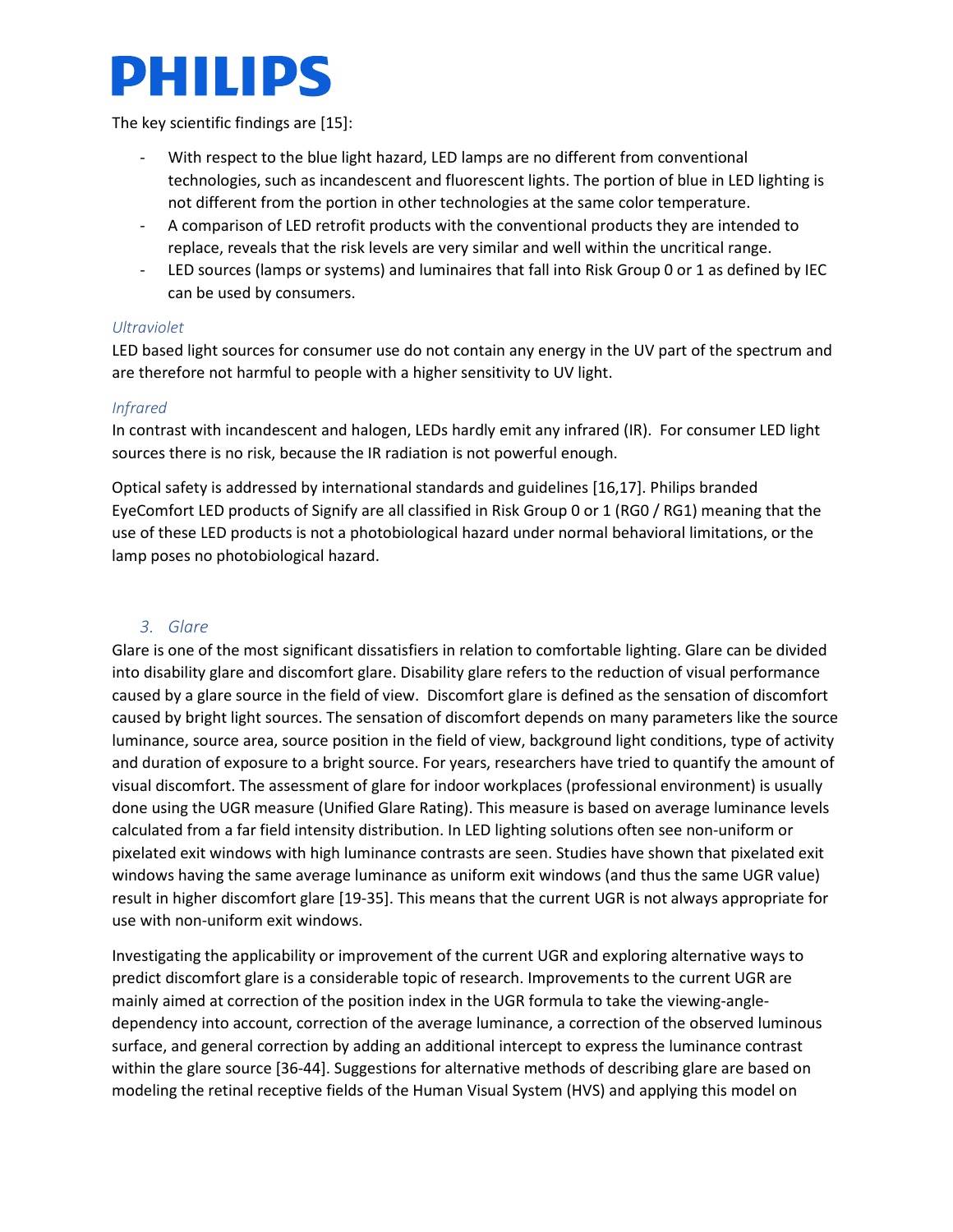luminance maps of the room to assess discomfort glare [34]. The last approach is identical to the TLA measures which are also based on modelling of the human visual system.

For consumer lamps there is currently no glare measure available to quantify glare. Moreover, the perceived glare of a light bulb will also depend on the application. A naked bulb above the table close to the observer, and at eye height, will be more glary than the same bulb in a lampshade in the corner of the room. In general, glare is caused by a combination of high luminance, high contrast, and source size. Anti-glare measures should at least address one of those causes: lower the luminance, reduce the contrast, or reduce the source size. In the Philips branded LED lighting portfolio of Signify, lamps with and without glare control are distinguished. A lamp with glare control contains diffusing materials and/or a pixelated lace on top of the bulb and is perceived as less glary compared to lamps without any glare control at same flux and same background adaptation. A good glare measure for bulbs is currently not available and is a topic of research for the future.

#### *4. Dimming*

The dimming feature of LED products is defined as the possibility to change the intensity of the light according to your own preference. The dimming feature of LED products enables you to create the perfect ambiance or task lighting in every environment. People want to dim artificial lighting for several reasons. First, they want the ability to change the ambiance of the environment (dim and cosy, bright and energizing). Secondly, the dimming feature can provide different flux levels over the day, based on different activities or dependent on the outdoor light levels. For instance, in the evening you might like to dim the light levels to reduce the contrast between the dark environment and the LED light, in order to reduce potential glare. Finally, the dimming feature is used for energy saving.

Poor implementation of the dimming feature can introduce some discomfort or unwanted effects like visible flicker at deep dimming levels, unsteady transitions, high minimum light levels. These problems originate from the LED driver circuit, variations in mains voltage amplitude, mains connected loads, and dimmer interaction. Smart electronics design solves the deep dimming issue that suppresses repetitive and/or irregular visible variations in light level.

The dimmable products of the Philips branded EyeComfort LED range of Signify provide step wise dimming in presets (SceneSwitch) or continuously over the whole intensity range.

#### *5. Tunable*

Tunable LED lighting can be defined in three categories:

- 1. Warm dimming: ability to mimic incandescent behavior (e.g. CCT drops from 2700K-2200K while dimming)
- 2. Tunable white: ability to change the white tone of a light (e.g. 2700K 6500K)
- 3. Tunable color: ability to change the color of the lighting (RGB)

Dimming of an incandescent bulb gives a different light experience than dimming of regular white LED lights. Due to the technology used, an incandescent spiral becomes less hot during dimming and will therefore emit more reddish white light (lower color temperature). In contrast, the color of the LED-die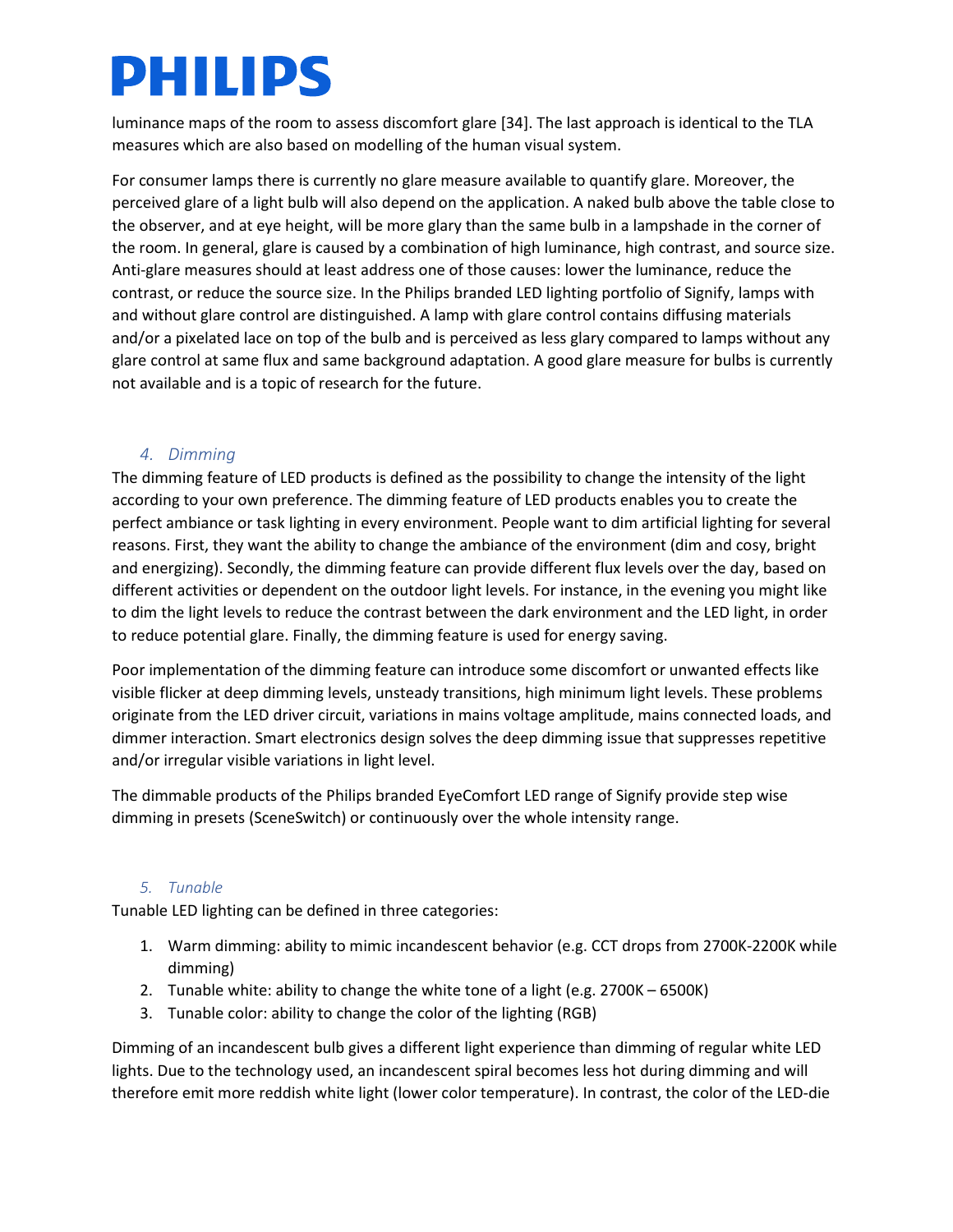does not change during dimming. So, the incandescent bulb gives you both an intensity and color temperature variation, while LED only provides an intensity variation and the color temperature will remain the same.

People appreciate the warm setting at low light levels for creating nice and cozy ambiances [45], but this can be different per region. Some Philips branded EyeComfort LEDs of Signify provide the WarmGlow dimming feature. By combining two different LEDs (2200K and 2700K) an incandescent dimming behavior can be mimicked. The WarmGlow feature comes in two variations. SceneSwitch with fixed settings and smooth WarmGlow dimming over the whole range. (2700K-2200K).

Next to the ambiance effect, a dimming feature combined with a CCT change also has advantages regarding the circadian rhythm of people. Our biological clock tells us when to wake up and when to fall asleep. The intensity and action spectrum of light is one of the parameters controlling those responses [46]. High intensity light that contains a lot of blue makes us feel awake and alert, while low intensity light with low quantity of blue triggers the release of the sleep hormone melatonin, which makes us sleepy. Research has showed that bright lighting with a strong blue component is advised in the morning to support waking up and should be avoided in the evening, because it suppresses the melatonin production and makes it harder to fall asleep. Dimmed and warm CCT environments in the evening are ideal for an undisturbed biological rhythm [46].

Philips branded EyeComfort LEDs of Signify with WarmGlow dimming feature support both the ambiance function and the circadian rhythm of people.

#### *6. Color rendering*

Color quality relates to the preference and appreciation of users' perception of lighting in a given application. Color quality of white light sources impacts space, objects and human appearance. Poor color quality can reduce visual discrimination and the accurate rendering of illuminated spaces, objects, or people. For instance, human skin tones, plants, and foods may appear dull or undersaturated under lighting with low color rendering and/or low color saturation.

Color rendering of a white light source is defined as the effect of an illuminant on the color appearance of objects, by conscious or subconscious comparison with their color appearance under a reference illuminant [47] The general color rendering index (CRI-Ra) is used to measure and specify the color rendering ability of a white light source, based on a set of eight specific CIE 1974, moderately saturated, test-color samples (TCS). A CRI of 100 means that the rendering of colors under the test source is equal compared to the rendering of colors under the reference source (reference being incandescent for CCTs <5000K)

The preference of users is not always coupled directly to the CRI value. A higher CRI source is not always more preferred. Color saturation (vividness), especially red saturation, also plays an important role in preference [48,49,50]. Some over-saturation is in general preferred by people, because objects look more colorful. The preference for skin tone appearance is different, also between cultures.

It is important to find the right balance between color fidelity (CRI) and color saturation for a specific application. Philips branded EyeComfort LED of Signify aims to improve color differentiation and enhance aesthetics through the use of LEDs with good color quality properties.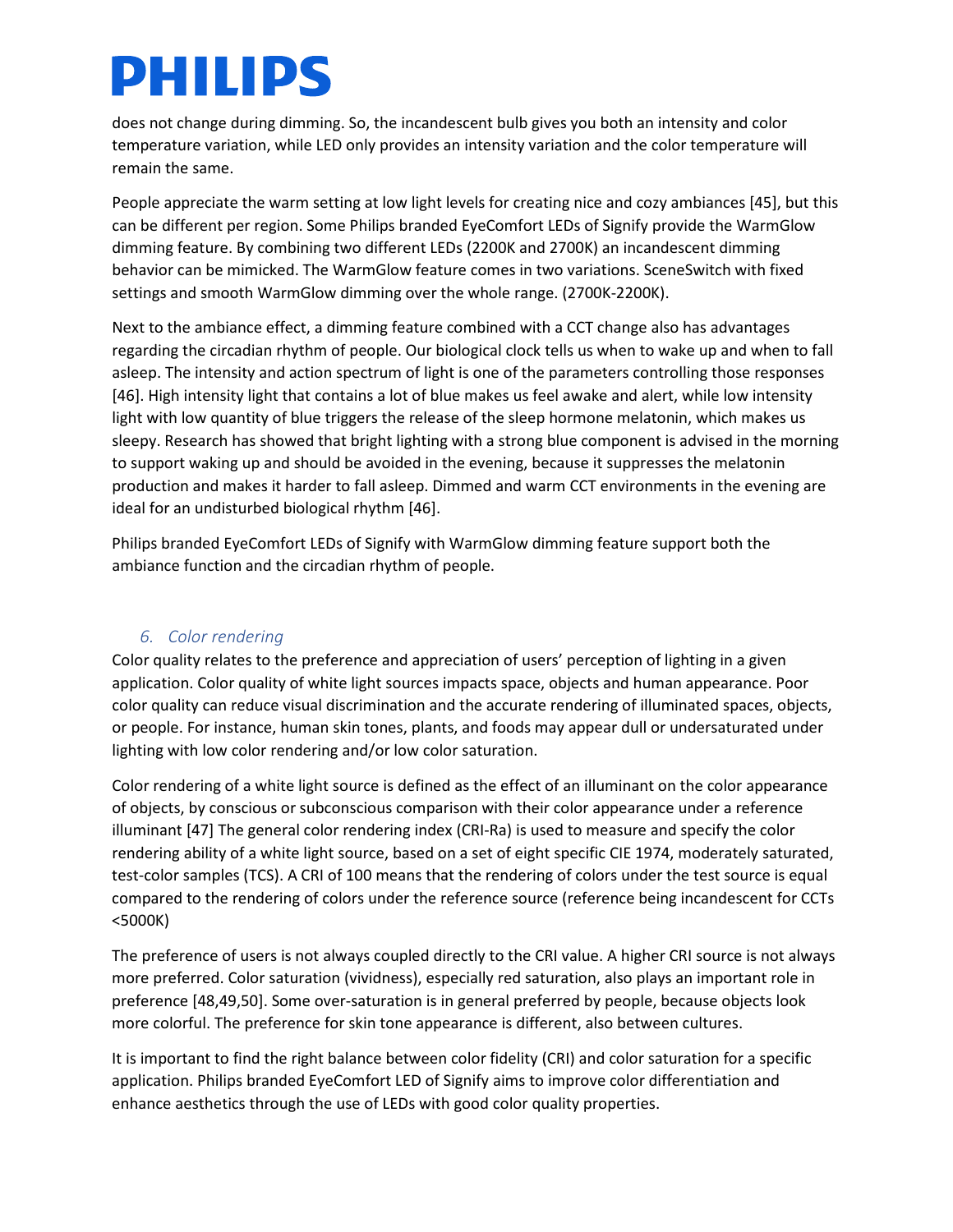#### *7. Noise*

LEDs can suffer from audible noise, specifically when used at deep dimming levels. The voltages and current which are produced, can create mechanical resonance in the components. This noise can be perceived as very annoying and uncomfortable. This is the reason why Energy Star has put requirements in to place for audible noise levels.

According to the Energy Star requirements for audible noise, lamps shall not emit noise above 24 dBA @ 1 meter distance [51]. This threshold is not strict enough for lamps in a completely silent living room (around 20 dBA), or lamps located close to the people (reading light, bedside lamp). All Philips branded EyeComfort LED products of Signify take the published regulations into account.

References:

[1] Małgorzata Perz, Dragan Sekulovski, Ingrid Vogels & Ingrid Heynderickx (2017): Quantifying the Visibility of Periodic Flicker, LEUKOS, DOI: 10.1080/15502724.2016.1269607

[2] IEC CIE TN 006:2016, Visual Aspects of Time-Modulated Lighting Systems – Definitions and Measurement Models, September 2016: http://files.cie.co.at/883\_CIE\_TN\_006-2016.pdf.

[3] [https://www.lightingeurope.org/images/publications/position-papers/LightingEurope\\_-](https://www.lightingeurope.org/images/publications/position-papers/LightingEurope_-_position_paper_-_flicker_and_stroboscopic_effect_-_final.pdf)

[\\_position\\_paper\\_-\\_flicker\\_and\\_stroboscopic\\_effect\\_-\\_final.pdf](https://www.lightingeurope.org/images/publications/position-papers/LightingEurope_-_position_paper_-_flicker_and_stroboscopic_effect_-_final.pdf)

[4] [http://www.nema.org/Standards/Pages/Temporal-Light-Artifacts-Flicker-and-Stroboscopic-](http://www.nema.org/Standards/Pages/Temporal-Light-Artifacts-Flicker-and-Stroboscopic-Effects.aspx?_sm_au_=i5VMrMH4n4J8p7jb)Effects.aspx? sm\_au =i5VMrMH4n4J8p7jb

[5] WILKINS, A., VEITCH, J., LEHMAN, B. 2010. LED Lighting Flicker and Potential Health Concerns: IEEE Standard PAR1789 Update. In 2010 IEEE Energy Conversion Congress and Exposition (ECCE), 171–78. [6] Jaen, M., J. Sandoval, E. Colombo, and T. Troscianko, "Office workers visual performance and temporal modulation of fluorescent lighting," LEUKOS, vol. 1, pp. 27–46, 2005.

[7] Veitch, J. A., and S. L. McColl, "Modulation of fluorescent light: Flicker rate and light source effects on visual performance and visual comfort," Lighting Research and Technology, vol. 27, p. 243,1995.

[8] Wilkins, A.J., Nimmo-Smith, I.M., Slater, A. and Bedocs, L. (1989) Fluorescent lighting, headaches and eye-strain. Lighting Research and Technology, 21(1), 11-18.

[9] Arnold Wilkins, Brad Lehman. Biological effects and health hazards from flicker, including flicker that is too rapid to see. 2/15/10, IEEE Standard P1789. [http://grouper.ieee.org/groups/1789.](http://grouper.ieee.org/groups/1789)

[10] J. D. Bullough, K. S. Hickcox, T. R. Klein and N. Narendran, "Effects of flicker characteristics from solid-state lighting on detection, acceptability and comfort," Lighting Research and Technology, vol. 43, p. 337–348, 201

[11] Harding, G. F. A., and P. Jeavons, Photosensitive Epilepsy. London: Mac Keith Press, 1994.

[12] Binnie, C. D., R. A. de Korte, and T. Wisman, "Fluorescent lighting and epilepsy," Epilepsia, vol. 20, pp. 725–727, 1979.

[13] Harding, G. F. A., and P. F. Harding, "Photosensitive epilepsy and image safety," Applied Ergonomics, 16 Oct. 2008.

[14] Fisher, R. S., G. F. A. Harding, G. Erba, G. L. Barkley, and A. Wilkins, "Photic- and pattern-induced seizures: A review for the Epilepsy Foundation of America working group," Epilepsia, vol. 46, pp. 1426– 1441, Sep. 2005.

[15] Global Lighting Association: Optical and Photobiological Safety of LED, CFLs and Other High Efficiency General Lighting Sources

[16] IEC 62471:2006, Photobiological safety of lamps and lamp systems

[17] IEC TR 62778, Application of IEC 62471 for the assessment of blue light hazard to light sources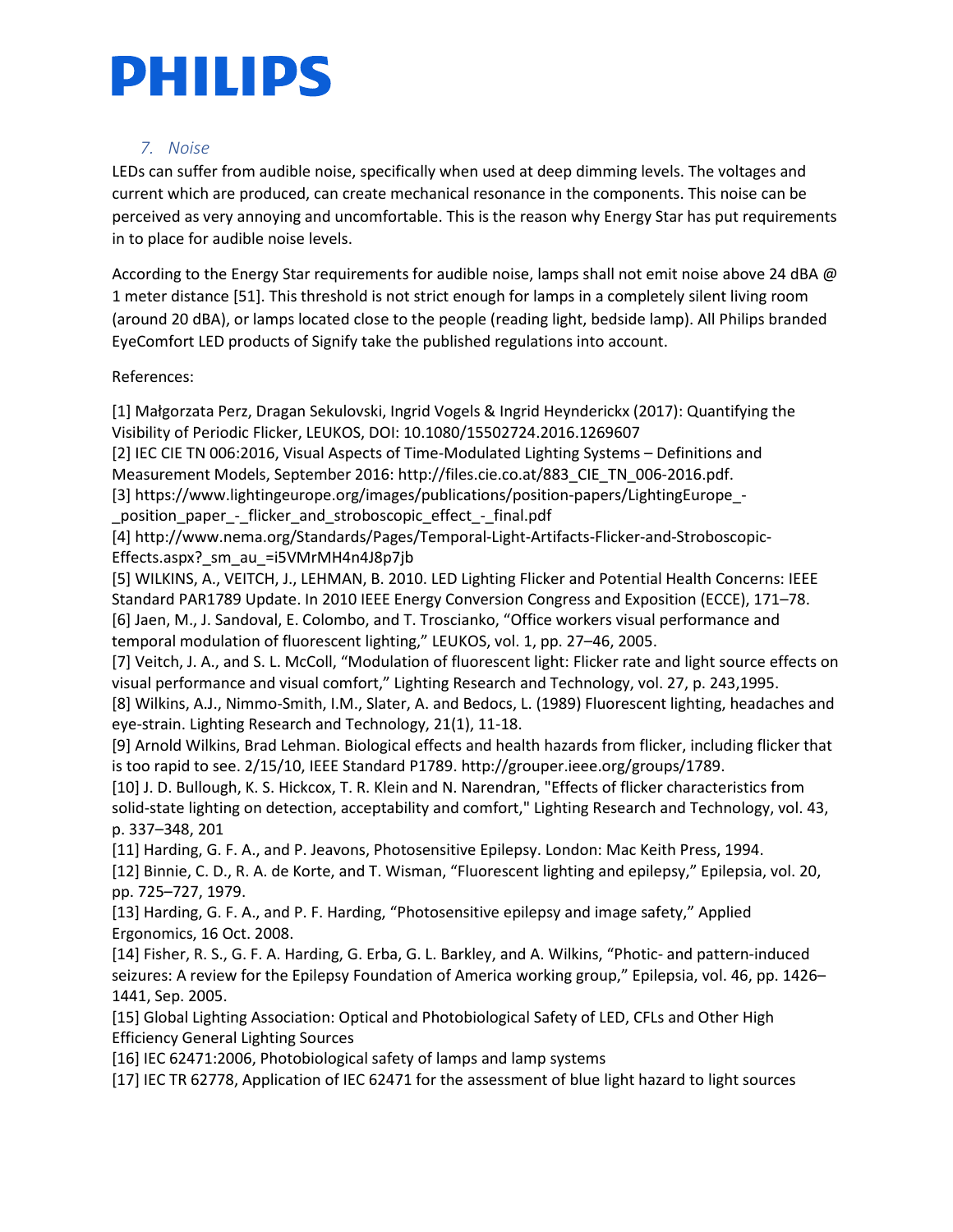[19] EBERBACH, K. (1974). Der Einfluss der Leuchtdichtestruktur von Lichtquellen auf die Blendempfindung. Lichttechnik 6, p. 283–286.

[20] WATERS, C.E., MISTRICK, R.G., BERNECKER, C.A. (1995): Discomfort Glare from Sources of Nonuniform Luminance. In: Journal of the Illuminating Engineering Society 24 (2), p. 73–85.

[21] KASAHARA, T., AIZAWA, D., IRIKURA, T., MORIYAMA, T., TODA, M., IWAMOTO, M. (2006):

Discomfort Glare Caused by White LED Light Source. In: Journal of Light and Visual Environment 30 (2), p. 49–57.

[22] TAKAHASHI, H., IRIKURA, T., MORIYAMA, T., TODA, M., IWAMOTO, M. (2007): Discomfort glare and annoyance caused by white LED lamps Proceedings of the 26th Session of the CIE, Beijing, China, p. D1- 80–D1-83

[23] LEE, CH.-M., KIM, H., CHOI, D.-S. (2007): A Study on the Estimation of Discomfort Glare for LED Luminaires. In: CIE (Hg.): Proceedings of the 26th Session of the CIE, Beijing, China, p. D3-33–D3-36 [24] JUNG, S.-G., CHO, Y.-I., KIM, H. (2009): A Study of UGR for Non-Uniform Luminance Source. Proceedings of Lux Europa 2009, Istanbul, Turkey, p. 553–558.

[25] KIM, W., Kim, J.T. (2010): The scope of the glare light source of the window with non-uniform luminance distribution, Proceedings of 3rd International Symposium on Sustainable Healthy Buildings, Seoul, Korea, p. 253–271

[26] TASHIRO T., KIMURA-MINODA, T., KOHKO, S., ISHIKAWA, T., AYAMA, M. (2011): Discomfort Glare Evaluation to White LEDs with Different Spatial Arrangement. Proceedings of the 27th Session of the CIE, Sun City, South Africa, p. 583–588.

[27] BULLOUGH, J.D. (2011): Luminance versus luminous intensity as metric for discomfort glare. SAE International, DOI: 10.4271/2011-01-0111.

[28] BULLOUGH, J.D., SWEATER HICKCOX, K. (2012): Interactions among light source luminance, illuminance and size on discomfort glare. SAE International, DOI: 10.4271/201201-0269

[29] HARA, N., HASEGAWA, S. (2012): Study on Discomfort Glare Rating on the Luminaire with LED Array. In: Journal of Illuminating Engineering Institute Japan 96 (2), p. 81–88.

[30] ERDEM, L., TRAMPERT, K., NEUMANN, C. (2012): Evaluation of Discomfort Glare from LED lighting systems. Proceedings of Balkan Light 2012, Belgrade, p. 213–220.

[31] AYAMA, M., TASHIRO, T., KAWANOBE, S., KIMURA-MINODA, T., KOHKO, S., ISHIKAWA, T. (2013): Discomfort glare of white LED sources of different spatial arrangements, Proceedings of the CIE Centenary Conference, Paris, France, p. 119–122

[32] GEERDINCK, L.M., VAN GHELUWE, J.R., VISSENBERG, M.C.J.M. (2014): Discomfort glare perception of non-uniform light sources in an office setting, Journal of Environmental Psychology, 39, p. 5–13 [33] FUNKE, C., SCHIERZ, CH. (2015): Extension of the Unified Glare Rating Formula for NonUniform LED

Luminaires. Proceedings of 28th session of the CIE, Manchester, UK, p. 1471– 1480

[34] DONNERS, M.A.H., VISSENBERG, M.C.J.M., GEERDINCK, L.M., VAN DEN BROEK-COOLS, J.H.F., BUDDEMEIJER-LOCK, A. (2015): A psychophysical model of discomfort glare in both outdoor and indoor applications. Proceedings of 28th Session of the CIE, Manchester, UK, p. 1602–1611

[35] YANG, Y., LUO, M.R., MA, S.N. (2016): Assessing glare. Part 2: Modifying Unified Glare Rating for uniform and non-uniform LED luminaires. Lighting Research & Technology, 2016

[36] TAKAHASHI, H., KOBAYASHI, Y, ONDA, S., IRIKURA, T. (2007): Position Index for the Matrix Light Source. In: Journal of Light and Visual Environment 31 (3), p. 128–133.

[37] HARA, N. (2016): Visual characteristics for evaluating the discomfort glare – relationship between the position, size, array of the LED chips, and BCD on the discomfort glare. Proceedings of CIE 2016 "Lighting Quality and Energy Efficiency", Melbourne, Australia, p. 704–707.

[38] YANG, Y., MA, S.N., LOU, M.R., LIU, X.Y. (2015): Discomfort glare by non-uniform white LED matrices. Proceedings of the 28th Session of the CIE, Manchester, UK, p. 393–399.